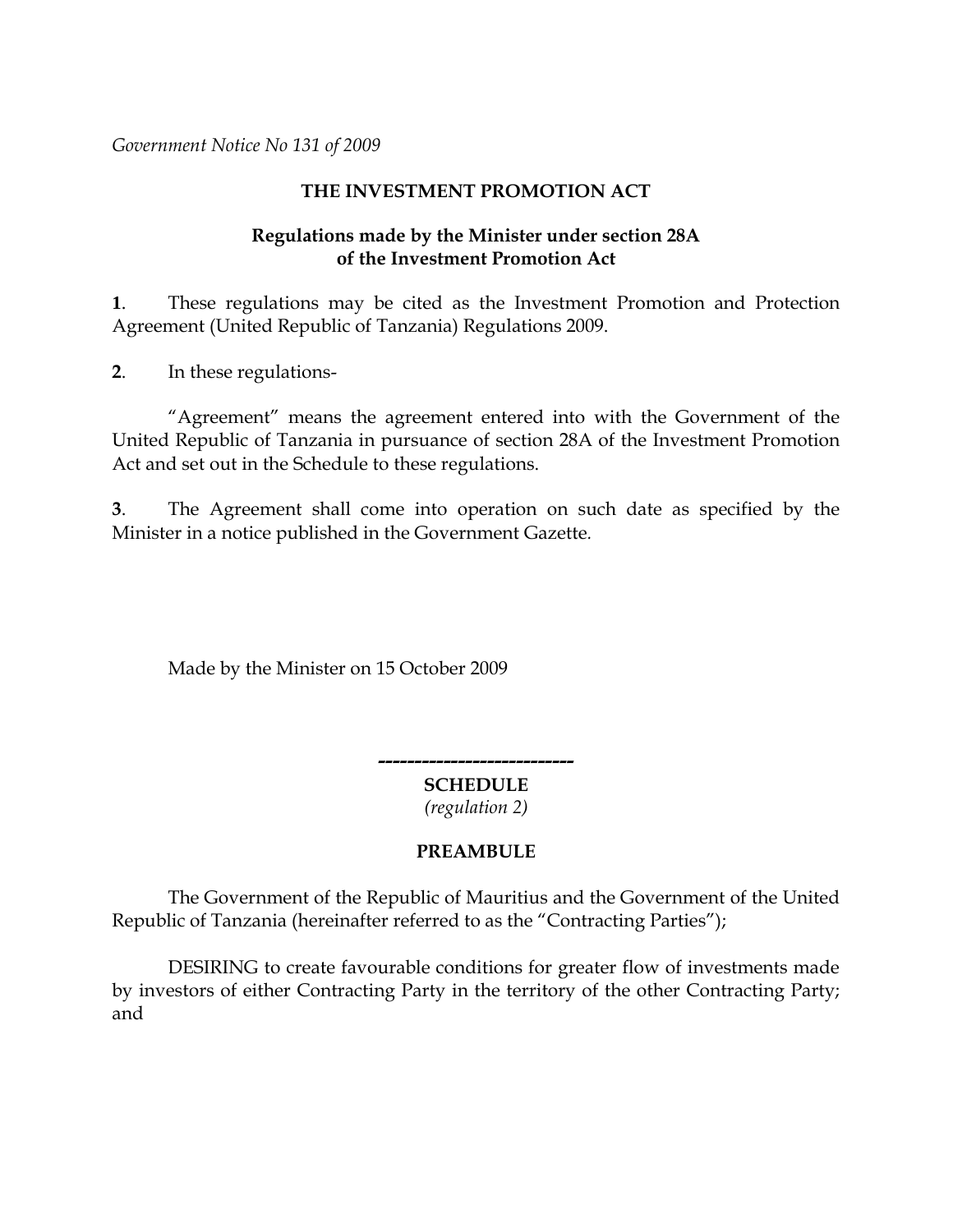RECOGNISING that the promotion and reciprocal protection of such investments will lend greater stimulation to the development of business initiatives and will increase prosperity in the territories of both Contracting Parties;

HAVE agreed as follows:

## **ARTICLE 1**

## **DEFINITIONS**

- (1) In this Agreement,
	- (a) "investment" means every kind of asset admissible under the relevant laws and regulations of the Contracting Party in whose territory the respective business undertaking is made, and in particular, though not exclusively, includes:
		- (i) movable and immovable property as well as other rights in rem such as mortgages, liens or pledges;
		- (ii) shares, debentures and any other form of participation in a company;
		- (iii) claims to money, or to any performance under contract having an economic value;
		- (iv) industrial and intellectual property rights, in particular copyrights, patents, utility-model patents, designs, trade-marks, trade-names, technical processes, know-how, and goodwill;
		- (v) economic value of concession rights or permits conferred in accordance with the law or under contract, including concessions to search for, cultivate, extract or exploit natural resources;
	- (b) "return" means the amount yielded by an investment and in particular, though not exclusively, profit, interest, capital gains, dividends, royalties and fees;
	- (c) "investor" means in respect to either Contracting Party:
		- (i) the "national", that is a natural person deriving his or her status as a national of that Contracting Party from the relevant laws of that Contracting Party; and
		- (ii) the "company" that is a legal person, such as a corporation, firm or association, incorporated or constituted in accordance with the law of that Contracting Party;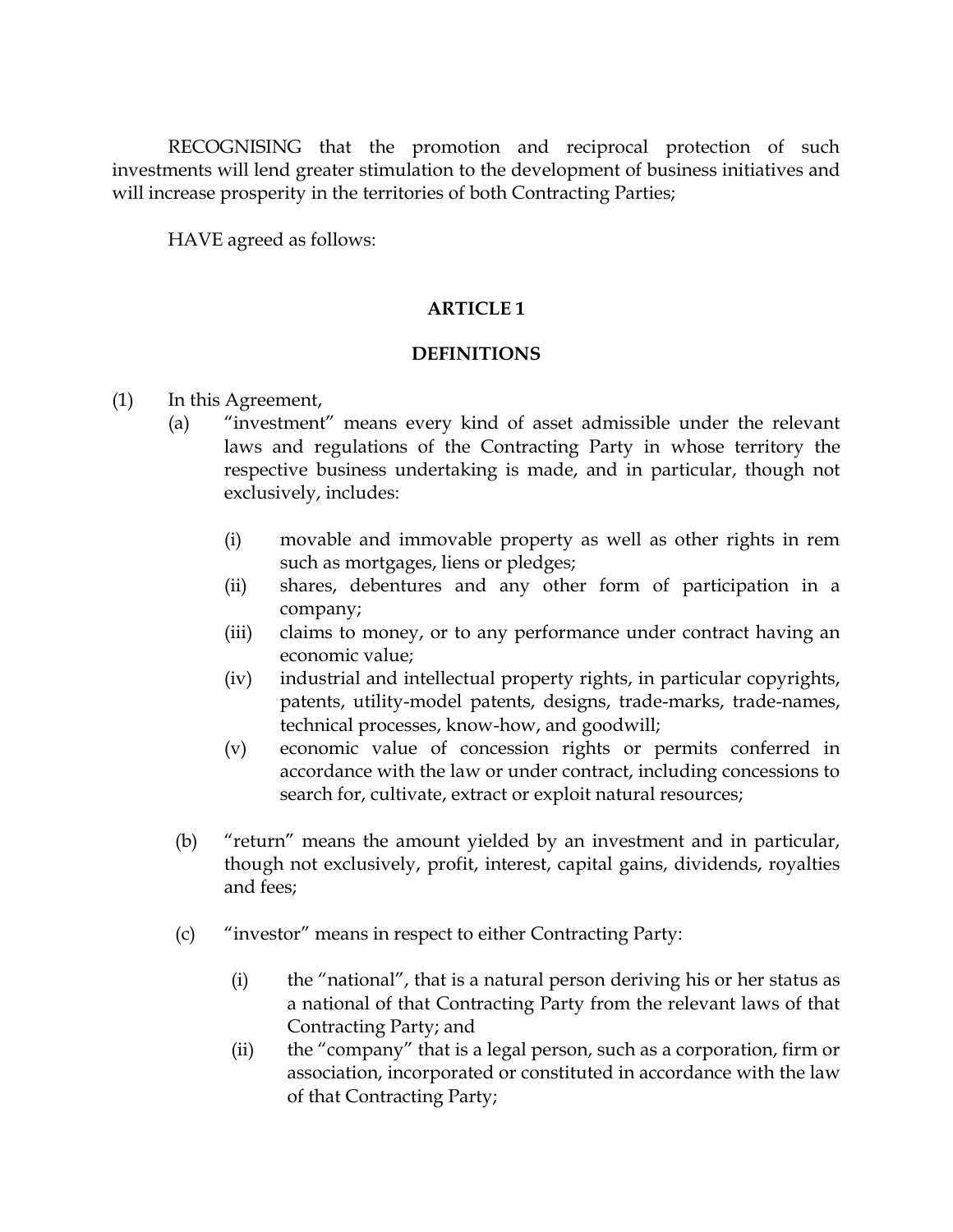- (d) "territory" means:
	- (1) in the case of the Republic of Mauritius:
		- (i) all the territories and islands which, in accordance with the laws of Mauritius constitute the State of Mauritius;
		- (ii) the territorial sea of Mauritius; and
		- (iii) any area outside the territorial sea of Mauritius which in accordance with international law has been or may hereafter be designated, under the laws of Mauritius, as an area, including the Continental Shelf, within which the rights of Mauritius with the respect to sea, the sea-bed and sub-soil and their natural resources may be exercised;
	- (2) in the case of the United Republic of Tanzania:
		- the territory of the United Republic of Tanzania as well as the exclusive economic zone, the sea-bed and sub-soil, over which the United Republic of Tanzania exercises, in accordance with international law, sovereign rights or jurisdiction.
- (2) Any change in the form in which assets are or have been invested does not affect their character as investments as defined in this Agreement.

# **SCOPE AND APPLICATION OF THE AGREEMENT**

- (1) This Agreement shall apply to all investments, whether made before or after its entry into force, but shall not apply to any dispute concerning investment which arose, or any claim concerning investment which was settled before its entry into force.
- (2) This Agreement shall in no way restrict the rights and benefits which an investor of one Contracting Party enjoys under national or international law in the territory of the other Contracting Party.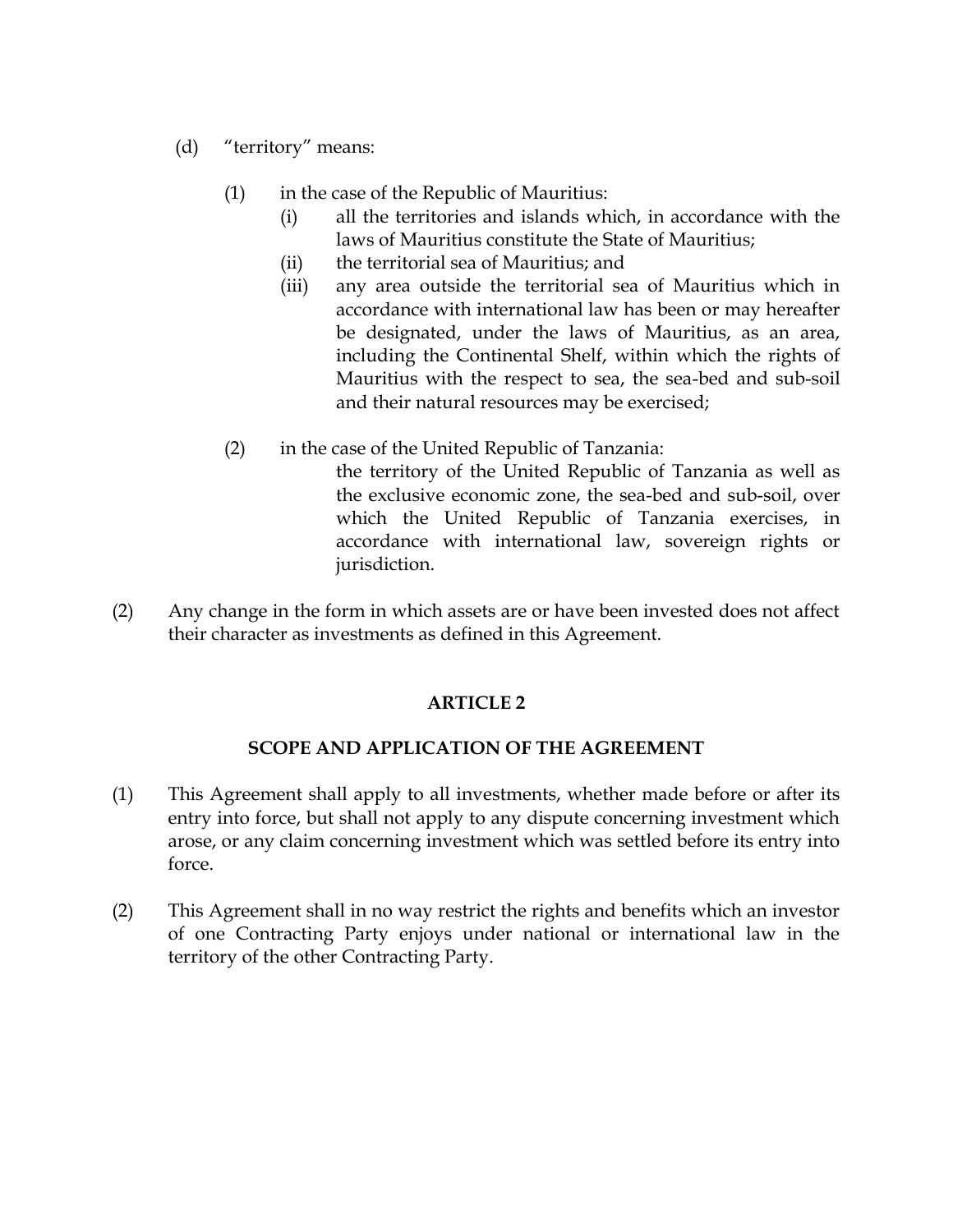#### **PROMOTION AND PROTECTION OF INVESTMENT**

- (1) Each Contracting Party shall, subject to its general policy in the field of foreign investment encourage the making of investments in its territory by investors of the other Contracting Party, and, subject to compliance with the provisions of its laws, shall admit such investments.
- (2) Each Contracting Party shall use its best endeavours to grant, in accordance with its laws, the necessary permits in connection with the carrying out of such investments and, whenever necessary, licensing agreements and contracts for technical, commercial or administrative assistance.
- (3) Investments approved under Article 2 shall be accorded fair and equitable protection in accordance with this Agreement.

## **ARTICLE 4**

## **TREATMENT OF INVESTMENTS**

- (1) Investments and returns of investors of either Contracting Party shall at all times be accorded fair and equitable treatment in the territory of the other Contracting Party. Neither Contracting Party shall in any way impair by unreasonable nor discriminatory measures the management, maintenance, use, enjoyment or disposal of investments in its territory by investors of the other Contracting Party.
- (2) Each Contracting Party shall in its territory accord to investors and to investments and returns of investors of the other Contracting Party treatment not less favourable than that which it accords to investments and returns of investors of any third State.
- (3) The provisions of paragraph (2) shall not be construed so as to oblige either Contracting Party to extend to the investors of the other Contracting Party the benefit of any treatment, preference or privilege resulting from:
	- (a) any customs union, free trade area, common market or any similar international agreement or interim arrangement leading up to such customs union, free trade area, or common market of which either of the Contracting Parties is a member;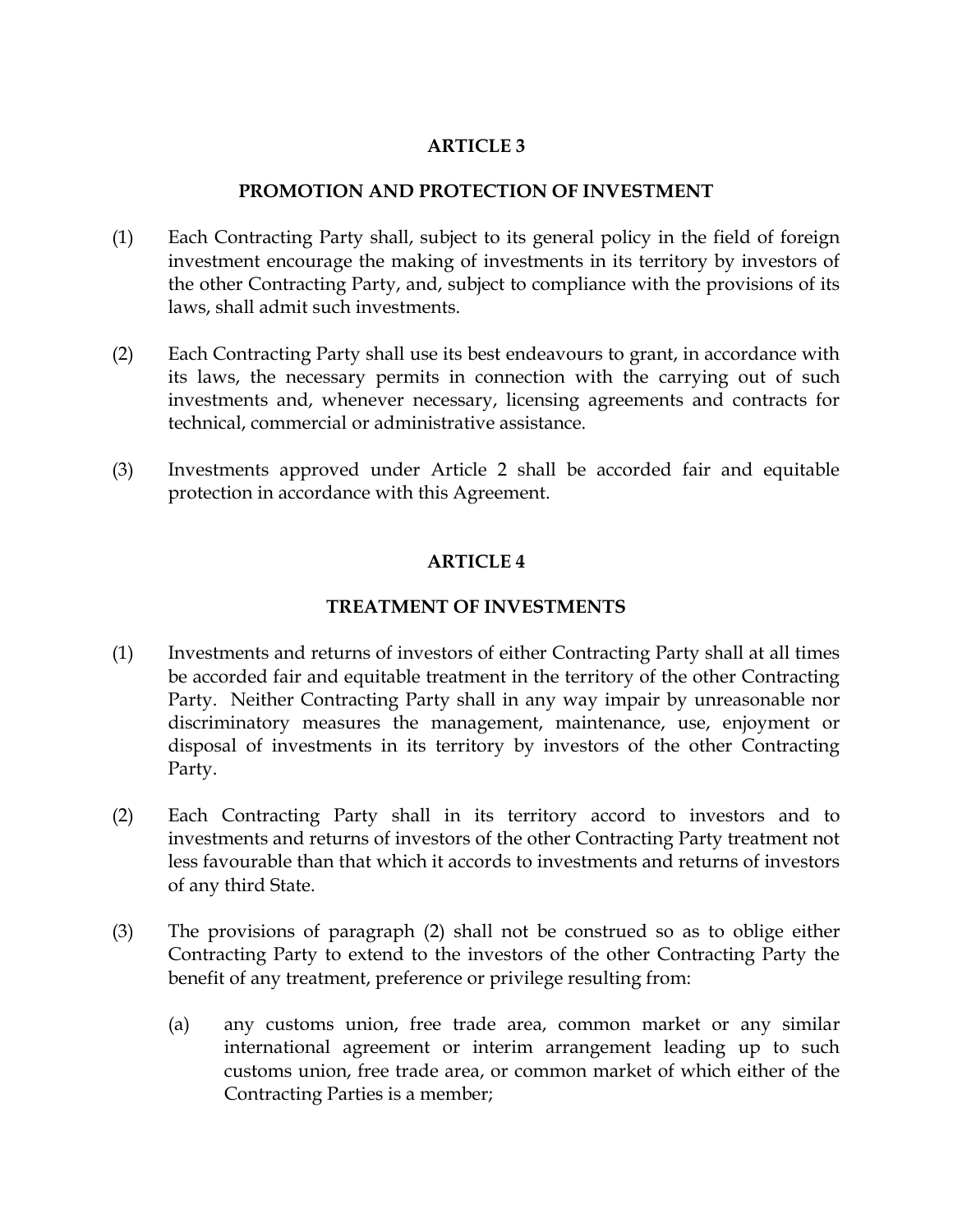- (b) any international agreement or arrangement relating wholly or mainly to taxation or any domestic legislation relating wholly or mainly to taxation;
- (c) special advantages to foreign development finance institutions operating in the territory of either Contracting Party for the exclusive purpose of development assistance through mainly non-profit activities.
- (4) Each Contracting Party shall observe the obligations under its laws and under this Agreement which bind the Contracting Party and its investors and the investors of the other Contracting Party in matters relating to investments.
- (5) Each Contracting Party may, in accordance with its laws and regulations, grant incentives, treatment, preferences or privileges through special policies or measures to its nationals only for the purpose of promoting small and medium sized enterprises and infant industries, persons or areas in its territory subject to the condition that these shall not significantly affect the investments and activities of one of the other Contracting Party.

# **COMPENSATION FOR LOSSES**

- (1) Investors of either Contracting Party whose investments in the territory of the other Contracting Party suffer losses owing to war or other armed conflict, revolution, a state of national emergency, revolt, insurrection or riot in the territory of the latter Contracting Party shall be accorded by the latter Contracting Party treatment as regards restitution, indemnification, compensation or other settlement, not less favourable than that which the latter Contracting Party accords to its own investors or to investors of any third State. Resulting payments shall be freely transferable at the rate of exchange applicable on the date of transfer pursuant to the exchange regulations in force.
- (2) Without derogating from the provisions of paragraph (1) of this Article, investors of either Contracting Party who, in any of the situations referred to in that paragraph, suffer losses in the territory of the other Contracting Party resulting from:

(a) requisitioning of their property by the forces or authorities of the latter Contracting Party, acting under and within the scope of the legal provisions relating to their competences, duties and command structures; or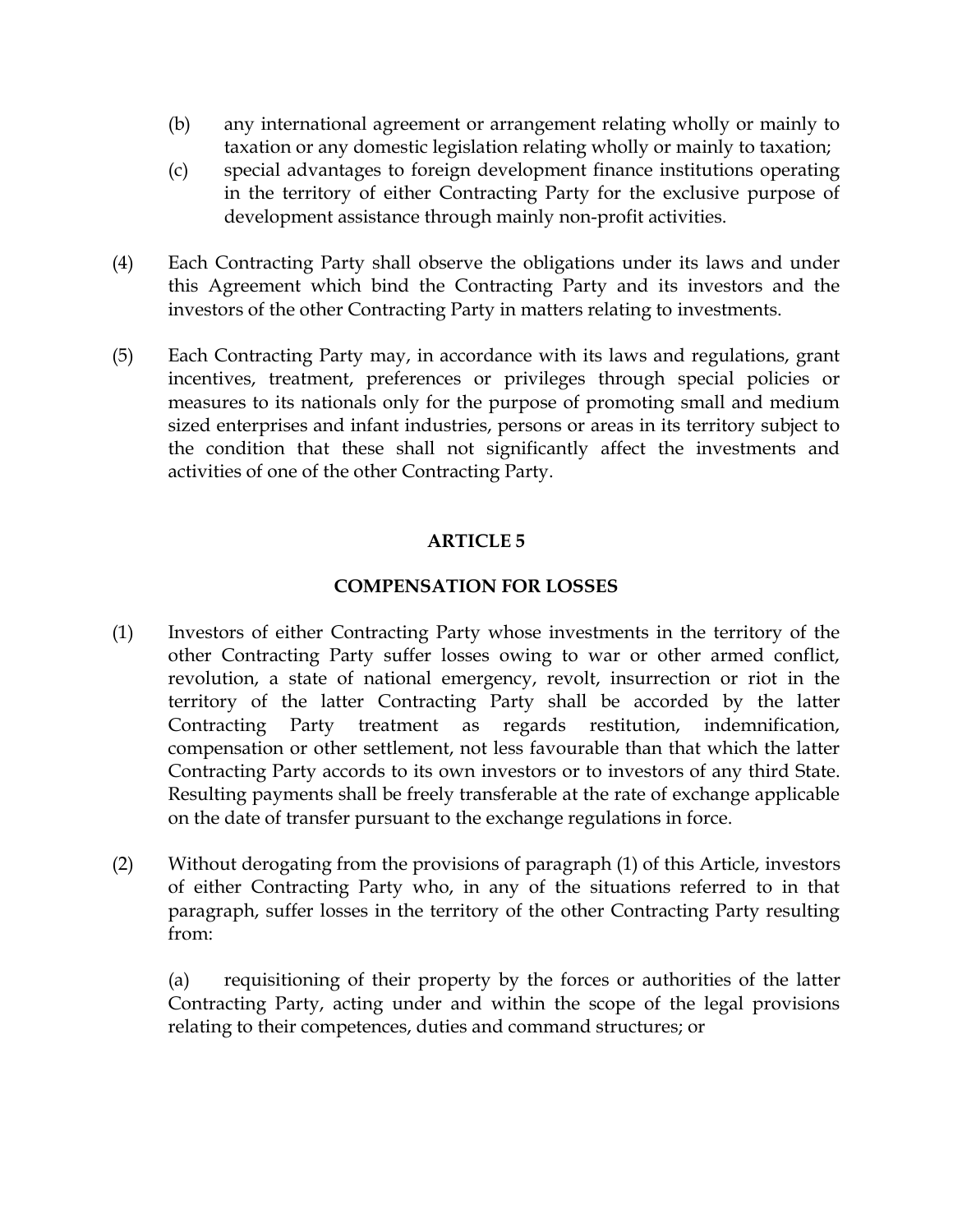(b) destruction of their property by the forces or authorities of the latter Contracting Party, which was not caused in combat action or was not required by the necessity of the situation or observance of any legal requirement;

shall be accorded restitution or adequate compensation, not less favourable than that which the latter Contracting Party accords to its own investors or to investors of any third State.

## **ARTICLE 6**

### **EXPROPRIATION**

- (1) Investments of investors of either Contracting Party in the territory of the other Contracting Party shall not be nationalized, expropriated or subjected to measures having effects equivalent to nationalization or expropriation except for public purposes, under due process of law, on a non-discriminatory basis and against prompt, adequate and effective compensation. Such compensation shall be made without delay, and be effectively realizable. Resulting payments shall be freely transferable at the rate of exchange applicable on the date of transfer pursuant to the exchange regulations in force.
- (2) The investor affected by the expropriation shall have a right, under the law of the expropriating Contracting Party to prompt review, by a court of law or other independent and impartial forum of that Contracting Party of the expropriation case.
- (3) Where a Contracting Party expropriates, nationalizes or takes measures having effect equivalent to nationalization or expropriation against the assets of a company which is incorporated or constituted under the laws in force in any part of its own territory, and in which investors of the other Contracting Party own shares, it shall ensures that the provisions of paragraph (1) of this article are applied to the extent necessary to guarantee compensation as specified therein to such investors of the other Contracting Party who are owners of those shares.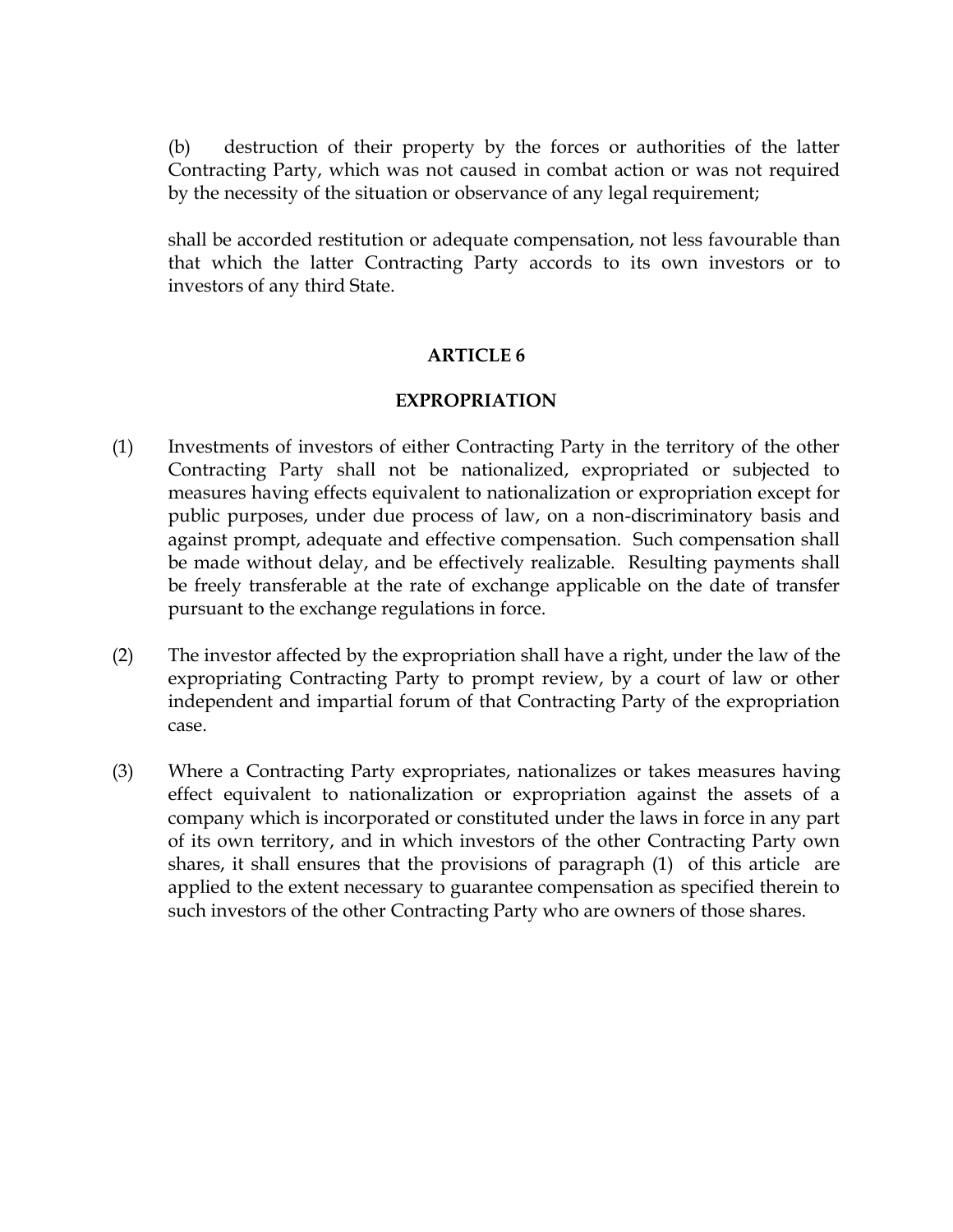### **TRANSFER OF INVESTMENT CAPITAL AND RETURNS**

- (1) Each Contracting Party shall, in accordance with its relevant laws, allow investors of the other Contracting Party the free transfer of funds relating to their investments and returns, including compensation paid pursuant to the provisions of Articles 5 and 6 of this Agreement, after payment of all tax dues
- (2) All transfers shall be effected without delay in any convertible currency at the market rate of exchange applicable on the date of transfer. In the absence of such a market exchange rate, the rate to be used will be the most recent exchange rate applied to inward investments or the most recent exchange rate for conversion of currencies into Special Drawing Rights, whichever is the more favourable to the investor.

## **ARTICLE 8**

# **SETTLEMENT OF DISPUTES BETWEEN AN INVESTOR AND A CONTRACTING PARTY**

- (1) Any dispute between an investor of one Contracting Party and the other Contracting Party in connection with an investment in the territory of the other Contracting Party shall, as far as possible be settled amicably through negotiations between the parties to the dispute.
- (2) If the dispute cannot be settled through negotiations within six months, either party to the dispute shall be entitled to:
	- (a) initiate judicial action before the competent court of the Contracting Party accepting the investment;
	- (b) initiate arbitration proceedings either to:
		- (i) the International Center for the Settlement of Investment Disputes (having regard to the provisions, where applicable, of the Convention on the Settlement of Investment Disputes Between States and Nationals of Other States, done at Washington on 18 March 1965, and the Arbitration and Fact-Finding proceedings); or
		- (ii) an international arbitrator or ad hoc arbitration tribunal to be appointed by a special agreement between the parties under the Arbitration Rules of the United Nations Commission on International Law (UNCITRAL)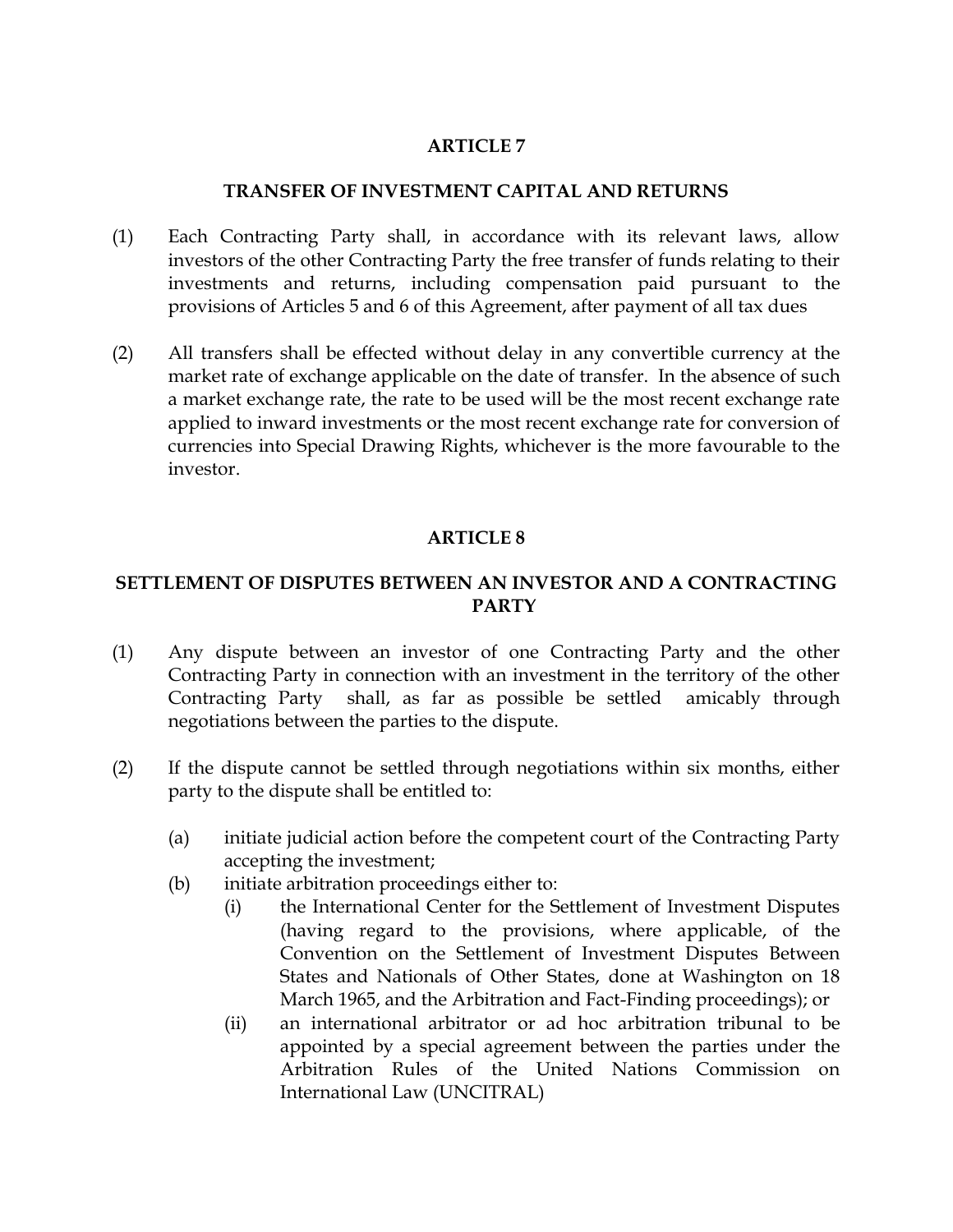- (3) The decision of the Arbitral tribunal shall be final and binding on both parties. Each Contracting Party shall carry out without delay the provisions of any such award and provide in its territory for the enforcement of such award.
- (4) Each Contracting Party shall bear the cost of its own arbitrator and its representation in the arbitral proceedings. The cost of the Chairperson in discharging the arbitral function and the remaining costs of the tribunal shall be borne equally by the parties concerned. The tribunal may, however, in its decision direct that a higher proportion of costs shall be borne by one of the two parties, and this award shall be binding on both parties.

### **SETTLEMENT OF DISPUTES BETWEEN THE CONTRACTING PARTIES**

- (1) Any dispute between the Contracting Parties concerning the interpretation or application of this Agreement should, if possible, be settled through negotiations between the Governments of the two Contracting Parties.
- (2) If the dispute cannot be settled within a period of six months following the date on which such negotiations were requested by either Contracting Party, it may upon the request of either Contracting Party, be submitted to an arbitral tribunal.
- (3) Such an arbitral tribunal shall be constituted for each individual case in the following way: within two months of the receipt of the request for arbitration, each Contracting Party shall appoint one arbitrator for the tribunal. Those two arbitrators shall then select a national of a third State who, upon approval by the two Contracting Parties, shall be appointed Chairperson of the tribunal. The Chairperson shall be appointed within two months from the date of appointment of the other two arbitrators.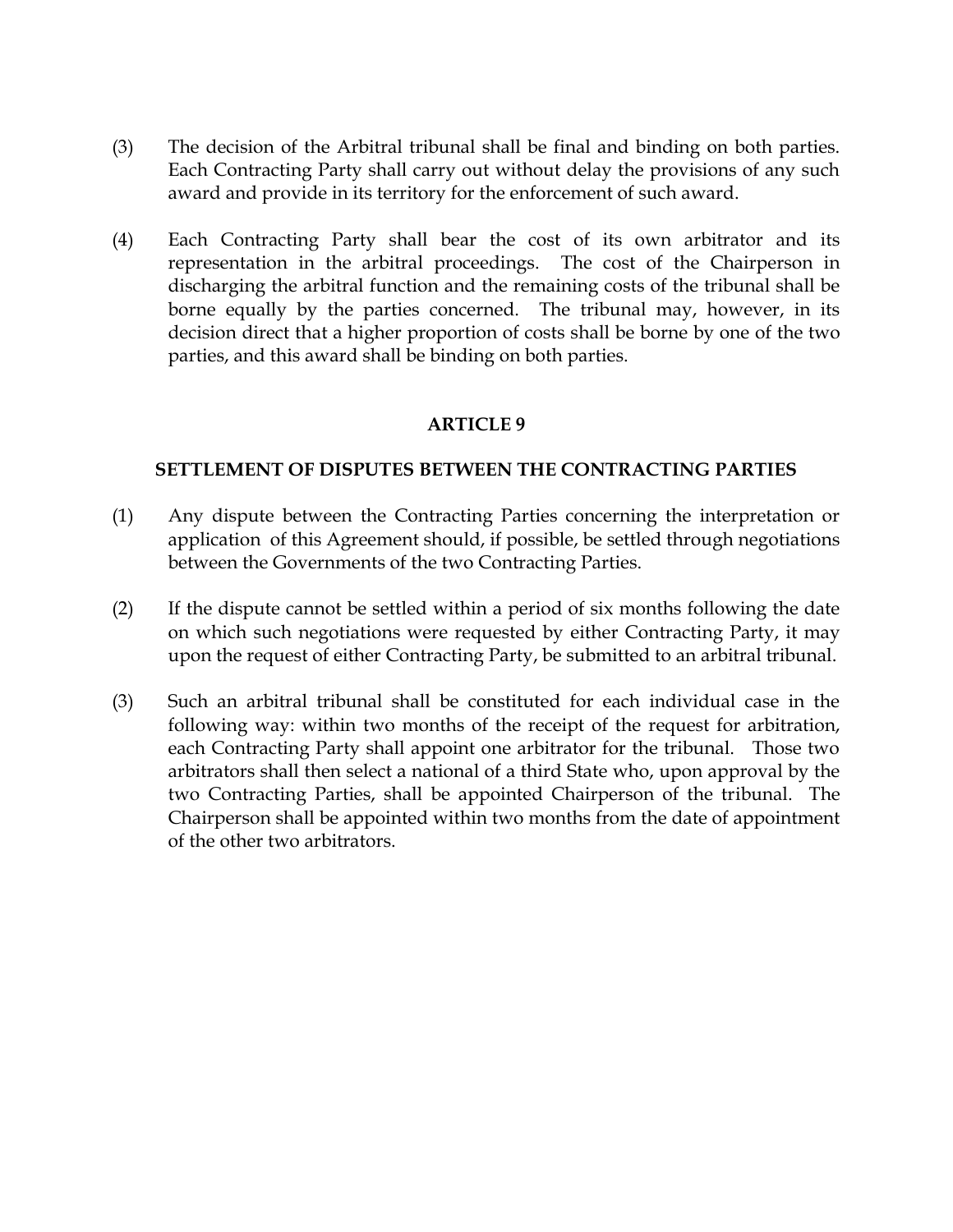- (4) If within the periods specified in paragraph (3) of this Article the necessary appointments have not been made, either Contracting Party may, in the absence of any other Agreement, invite the President of the International Court of Justice to make any necessary appointments. If the President is a national of either Contracting Party or if he is otherwise prevented from discharging the said function, the Vice-President shall be invited to make the necessary appointments. If the Vice-President is a national of either Contracting Party or if he too is prevented from discharging the said function, the Member of the International Court of Justice next in seniority who is not a national of either Contracting Party and not prevented from discharging such functions shall be invited to make the necessary appointments.
- (5) The arbitral tribunal shall reach its decision by a majority of votes. Such decision shall be binding on both Contracting Parties. Each Contracting Party shall bear the cost of its own arbitrator to the tribunal and of its representation in the arbitral proceedings. The cost of the Chairperson and the remaining costs shall be borne equally by the Contracting Parties. The tribunal may, however, in its decision direct that a higher proportion of costs shall be borne by one of the two Contracting Parties, and this award shall be binding on, and executed by, both Contracting Parties.
- (6) Apart from the above, the tribunal shall determine its own procedure.

#### **SUBROGATION**

(1) If a Contracting Party or its designated agency makes a payment to its own investor under a guarantee it has given in respect of an investment made in the territory of the other Contracting Party, the latter Contracting Party shall recognize the assignment to the former Contracting Party of all the rights and claims of the indemnified investor, and shall also recognize that the former Contracting Party or its designated agency is entitled to exercise such rights and enforce such claims by virtue of subrogation, to the same extent as the original investor.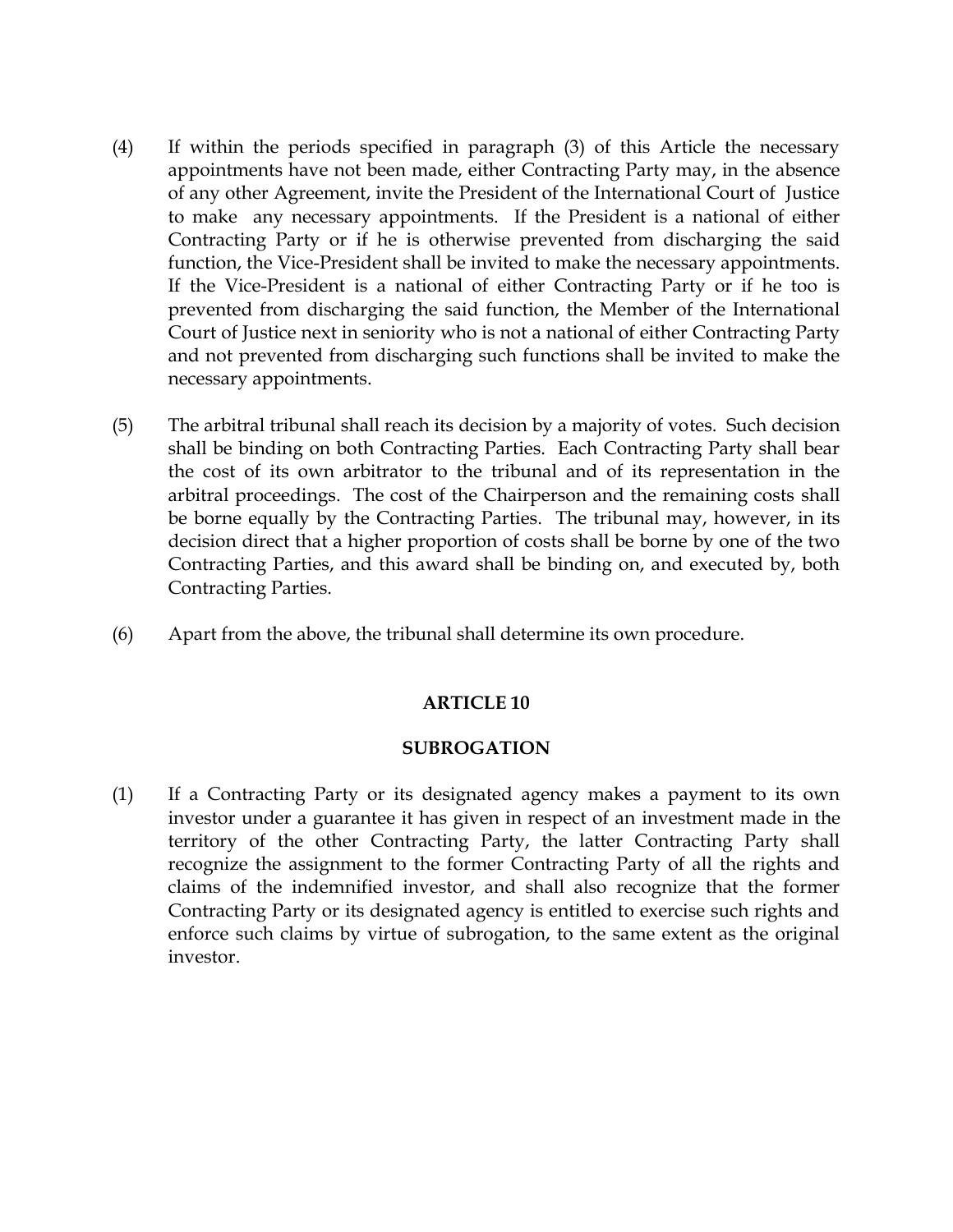(2) Any payment made by one Contracting Party or its designated Agency to its own investor as provided in paragraph (1) shall not affect the right of such investor to make his claims against the other Contracting Party in accordance with Article (8) provided that the exercise of such a right does not overlap, or is not in conflict with, the exercise of a right in virtue of subrogation under that paragraph.

### **ARTICLE 11**

### **APPLICATION OF OTHER RULES**

- (1) If the provisions of the law of either Contracting Party or obligations under international law existing at present or established hereafter between the Contracting Parties, in addition to the present Agreement, contain rules, whether general or specific, entitling investments and returns of investors of the other Contracting Party to treatment more favourable than that provided for by the present Agreement, such rules shall, to the extent that they are more favourable, prevail over the present Agreement.
- (2) Each Contracting Party shall, however, honour any obligation it may have entered into with regard to investments of investors of the other Contracting Party.

#### **ARTICLE 12**

#### **ENTRY INTO FORCE, DURATION AND TERMINATION**

- (1) This Agreement shall apply to all investments made by investors of either Contracting Party in the territory of the other Contracting Party, whether made before or after the coming into force of this Agreement. For the avoidance of any doubt, it is declared that all investments shall, subject to this Agreement, be governed by the laws in force in the territory of the Contracting Party in which such investments are made.
- (2) The Contracting Parties shall notify each other promptly of the fulfillment of their legal procedures required for the entry into force of this Agreement. This Agreement shall enter into force on the thirtieth (30th) day from the date of notification of the latter Contracting Party.